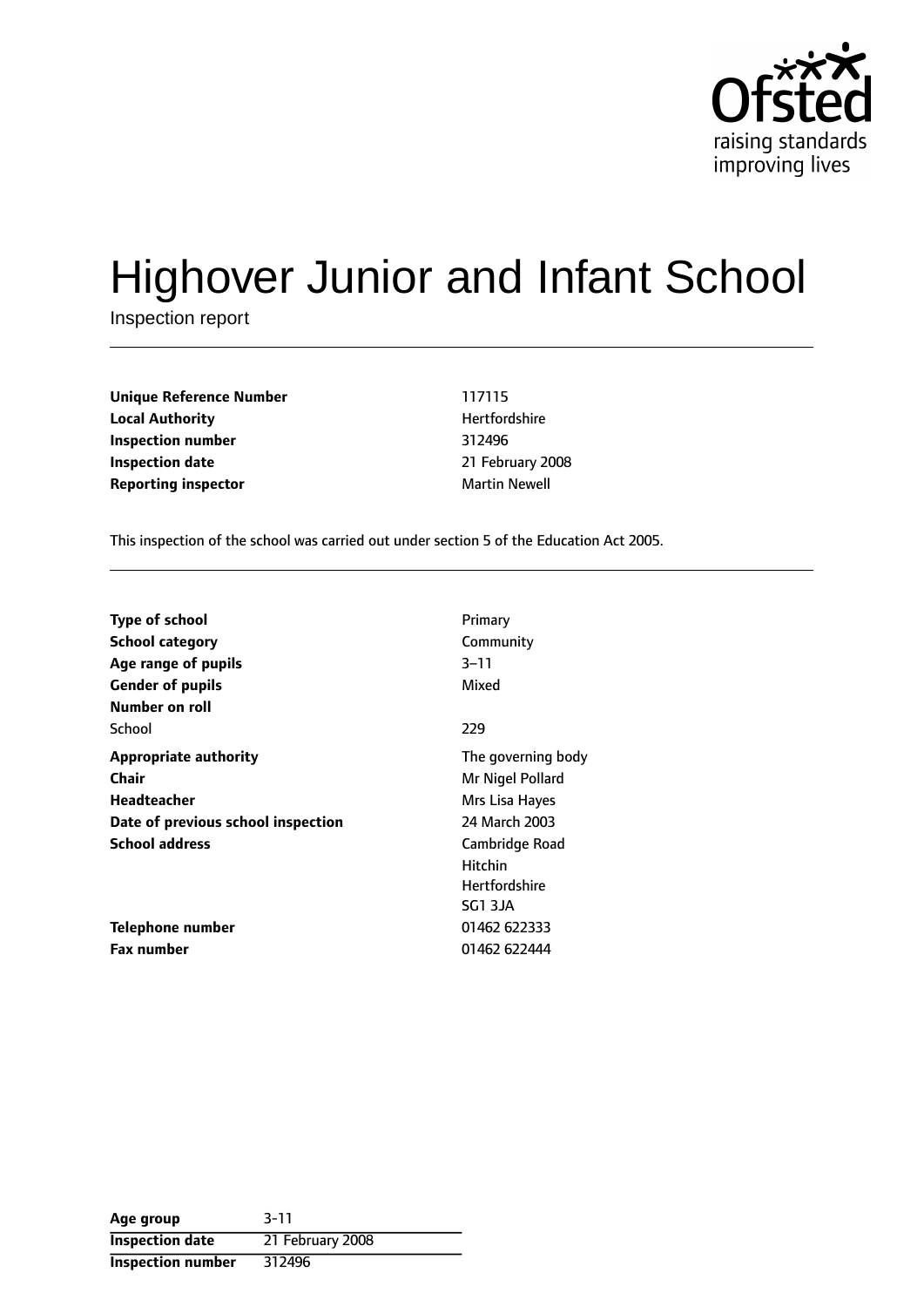.

© Crown copyright 2008

#### Website: www.ofsted.gov.uk

This document may be reproduced in whole or in part for non-commercial educational purposes, provided that the information quoted is reproduced without adaptation and the source and date of publication are stated.

Further copies of this report are obtainable from the school. Under the Education Act 2005, the school must provide a copy of this report free of charge to certain categories of people. A charge not exceeding the full cost of reproduction may be made for any other copies supplied.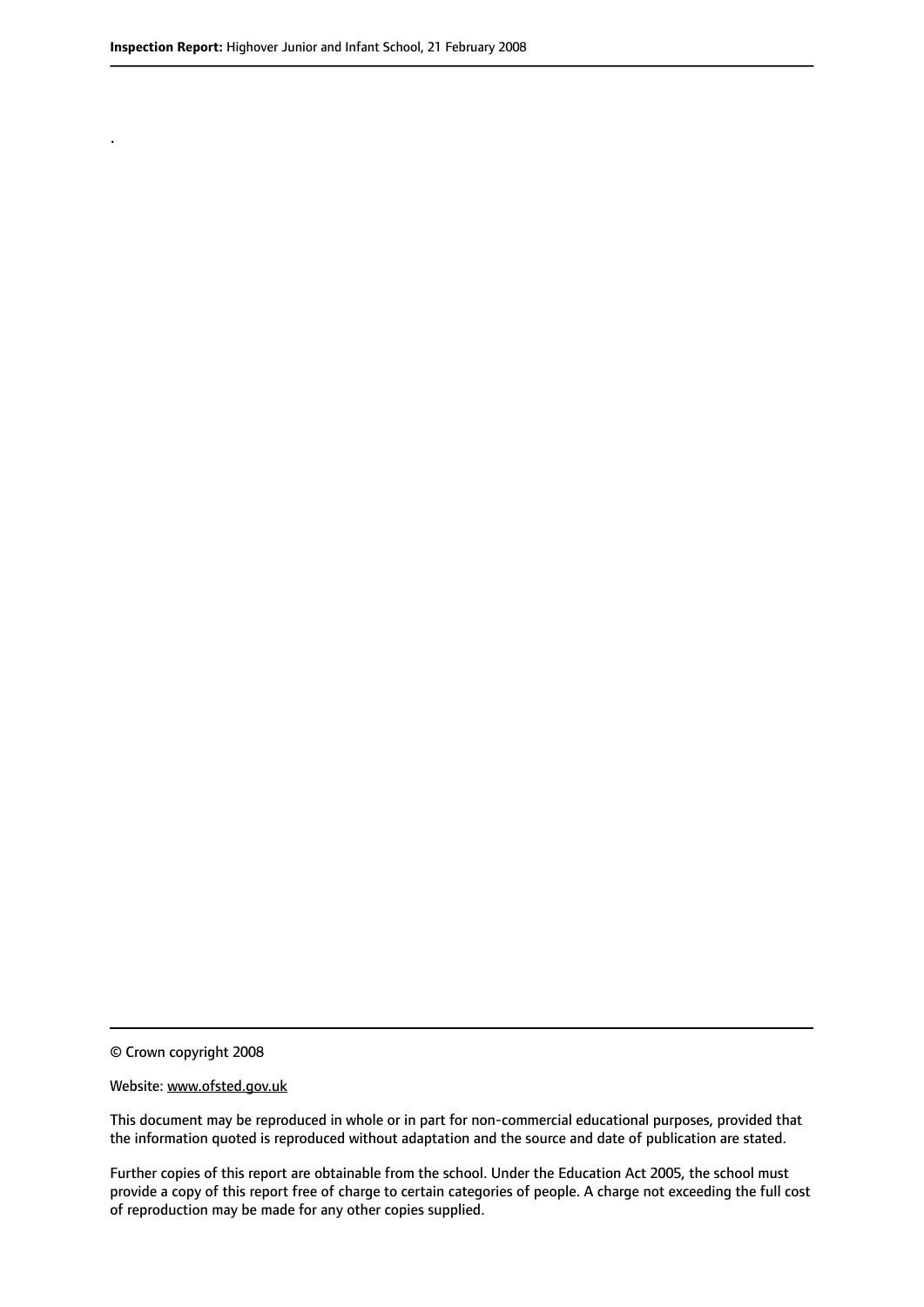# **Introduction**

The inspection was carried out by an Additional Inspector. The inspection evaluated the overall effectiveness of the school and investigated the following issues: the consistency of progress and achievement across the school and the impact on standards, teaching, learning and the school's systems for tracking and target setting, how effectively the school brings about improvements and the capacity for further improvement. Evidence was gathered from lesson observations, sampling of pupils' work, assessment and target setting information, evidence of impact of different initiatives to raise standards and discussions with pupils, key members of staff and governors. Other aspects of the school's work were not investigated in detail, but the inspector found no evidence to suggest that the school's own assessments, as detailed in its self-evaluation, were not justified, and these have been included where appropriate in this report.

# **Description of the school**

Highover Infant and Junior School is an average sized school. The proportion of pupils eligible for free school meals is similar to the national average. The percentage of pupils with learning difficulties and/or disabilities and the number of pupils with a statement of special educational need are both close to the picture nationally. The school has a high percentage of pupils from minority ethnic backgrounds and for a substantial number of these pupils, English is not their first language. The school was awarded Basic Skills Quality Mark in 2007 and has gained Investors in People recognition. The school is currently working towards Healthy Schools status and Sports Active Mark.

### **Key for inspection grades**

| Grade 1 | Outstanding  |
|---------|--------------|
| Grade 2 | Good         |
| Grade 3 | Satisfactory |
| Grade 4 | Inadequate   |
|         |              |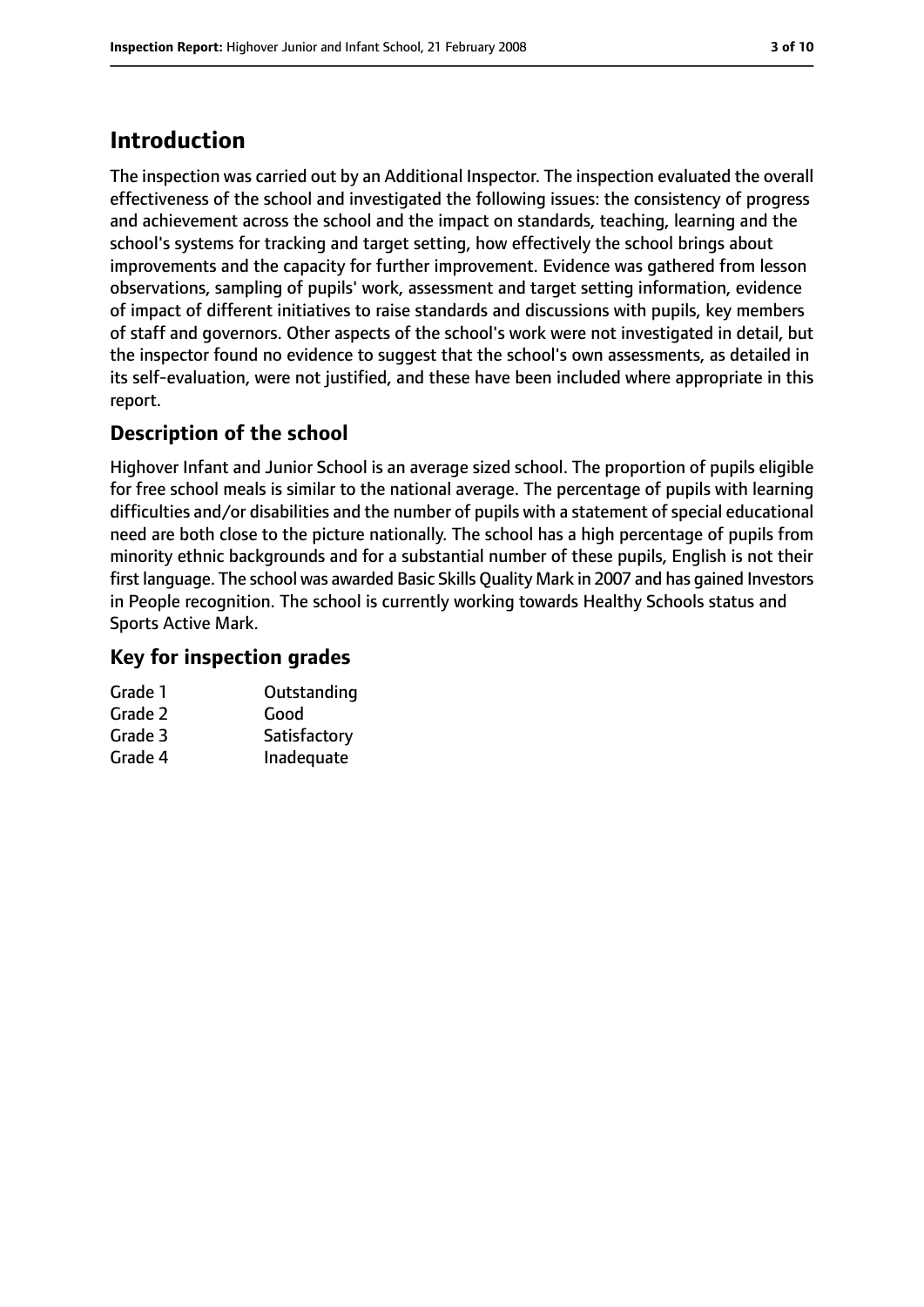# **Overall effectiveness of the school**

#### **Grade: 2**

Highover is a good school with outstanding features. It enjoys considerable support and appreciation from parents. Comments from parents spoke about the 'special racial harmony', 'innovative ideas to stimulate learning' and 'a school leadership team that have a real vision of where they want the school to be.' The qualities in leadership and management, teaching, assessment and the curriculum, together with the significant contribution of the pupils are a winning combination. By the time pupils leave school, they are individuals who achieve well both academically and socially and are well equipped to face the next challenges in their lives. The driving force behind the school's many successes is the headteacher. Her outstanding leadership means that Highover is a school that never stands still and she leads the school with great vision, innovation, determination and rigour, while at the same time bringing staff, governors, pupils and parents with her. It is a school that is striving for excellence. A vision that is shared by staff, governors and pupils. The school's own evaluation of its effectiveness is spot on and recognises the bar of expectation needs to be set even higher if excellence is to be achieved. The school's track record of identifying and tackling weaknesses suggests that it has a very strong capacity for continued improvement that would enable the vision to become a reality.

Attainment on entry is broadly in line with national expectations, although aspects of communication and pupils' social development are sometimes a little lower. By the time that pupils leave school, standards are above average. This represents good progress and achievement. The 2007 results were a little lower but this was because of high levels of pupil mobility for the cohort and the fact that this group of pupils had a turbulent transition through the school. The present Year 6 are well on track to reach the challenging targets that have been set and standards are above average in English, mathematics and science. The school rightly recognisesthat there is scope for standards to be even higher because on occasions the challenge on offer for the more able pupils is not quite demanding enough. The school is always looking at initiatives to improve standards. A good example is 'Big Writing', which has been introduced for younger pupils and is to be extended to the older pupils. Already the shoots of success are being seen with standards rising rapidly and a higher level of motivation and enthusiasm for writing, particularly from the boys. The headteacher has introduced robust systems for regularly assessing and tracking pupils' progress in the core subjects. Regular meetings are held with class teachers to ensure that pupils' challenging targets are being met. This ensures that teachers are held fully accountable for the progress of pupils across the school. This whole process is helped by the good and consistent quality of marking of pupils' work, which gives pupils clear pointers for improvement, which they readily take on board.

The good progress made by pupils is as a direct result of the good and, on occasions, outstanding teaching. Teachers and support staff go the extra-mile to make learning fun and enjoyable. Tasks are interesting and motivate and enthuse the pupils in equal measure. Across the school, relationships are a real strength and adults and pupils are at ease in each other's company. Management of pupils is excellent. Many of the classrooms are alive with vibrant displays and packed full of learning prompts that pupils constantly refer to. Much teaching sees work that is well matched to pupils' individual abilities, although occasionally this process could be sharper so that much is consistently asked of the more able pupils to push them on to even higher standards. However, it is in this very effective learning environment that pupils thrive and are ready to play their part to the full. Their personal development is outstanding. Pupils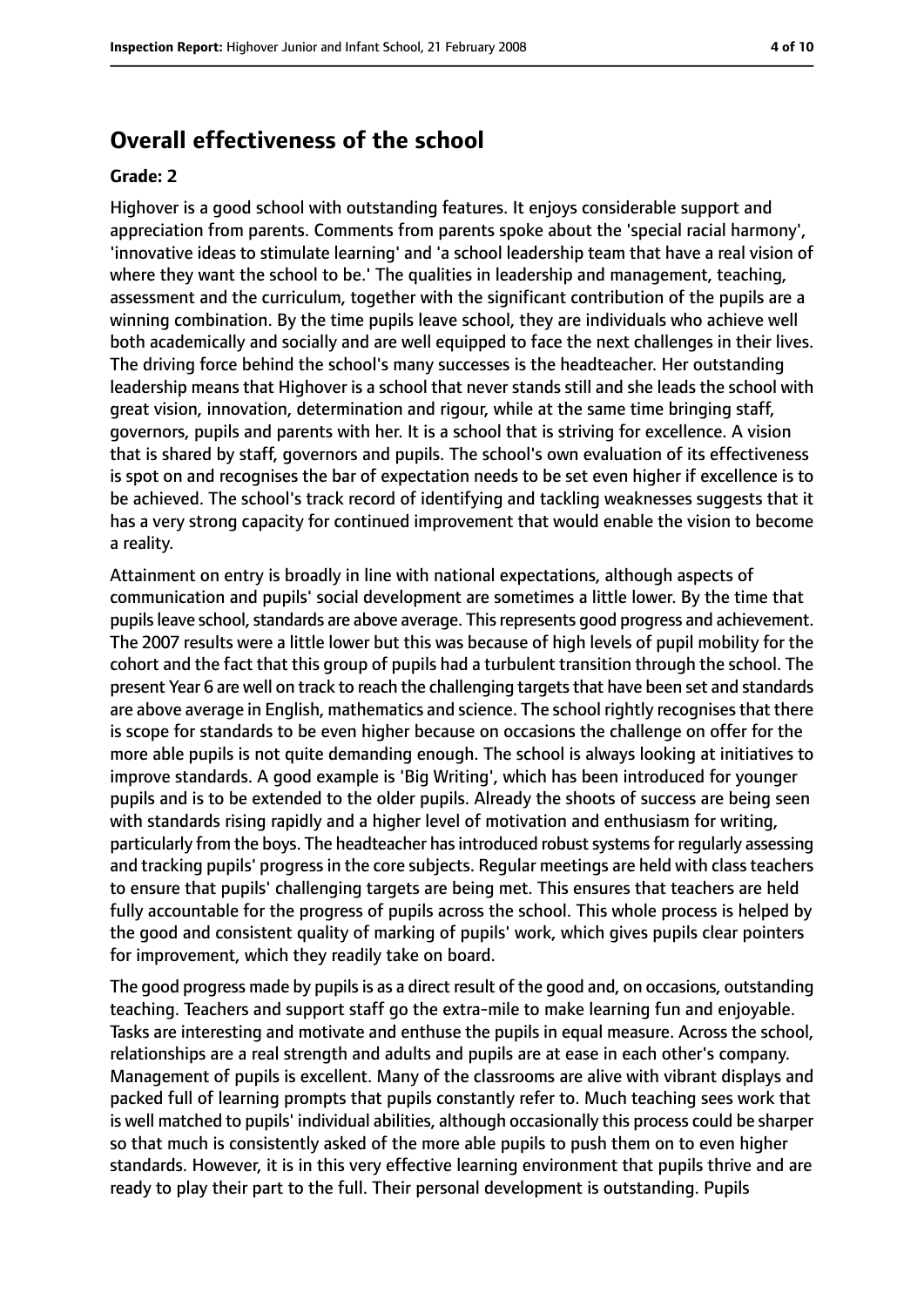demonstrate an infectious enthusiasm for learning and all that the school offers. They behave well and their love of school is reflected in the above average attendance rates. Pupils are reflective, thoughtful individuals who have an excellent awareness of how their actions can impact on others. Their understanding of Britain as a culturally diverse society is outstanding and adds significantly to the tremendous sense of racial harmony that wraps around the school. Pupils make an impressive contribution to the school as a community through carrying out a wide range of jobs and responsibilities, such as recycling, playground buddies, organising compost bins and through the school council have a genuine voice, which has brought about many improvements to the school grounds and facilities. Pupils organise many fund-raising activities and contribute to local events and projects. Pupils feel their efforts are greatly valued and is perhaps best summed up by one pupil who said, 'We feel privileged our teachers trust us so much.' When you add pupils' excellent knowledge of what is needed to follow a healthy lifestyle and how to manage issues in their lives, it is easy to see why pupils play such an influential role in making the school what it is.

Pupils' enjoyment and achievements also owe much to the curriculum on offer and to the care and guidance provided. The curriculum is rich and varied. Many pupils in school are given the opportunity to play a musical instrument and pupils in the juniors learn French. The school employs specialist teachers in subjects such as art and design, physical education and the performing arts which, when coupled with the utilisation of the individual skills of teachers within school, all bring another dimension to the quality and vibrancy of the curriculum. The school has recently introduced the 'International Primary Curriculum' which is geared to providing a more cross curricular and creative approach to learning as well as including international and environmental issues. This is an important move forward for the school because overtime there have not been enough opportunities to develop pupils' writing, problem solving and thinking skills in a more innovative and creative manner across different subjects and through other curriculum initiatives. Enrichment opportunities through residential visits, visitors, themed weeks and after school clubs are very good and help to bring learning to life as well as being thoroughly enjoyed by pupils. The good provision for pupils with learning difficulties, for gifted and talented pupils and for pupils whose first language is not English contributes much to their achievement. The pastoral care for pupils is excellent. The very good links with outside support agencies means that help can be called on quickly if any pupil is experiencing any social or emotional need. Pupils feel very safe and secure in school and spoke eloquently about how bullying is not an issue at Highover. Pupils feel that they have a genuine voice in the life of the school and a voice that is 'listened to and respected.' Procedures for the safeguarding of pupils are all securely in place and assiduously followed. Academic guidance is good because many pupils are aware of their individual targets. However, this good practice is more established in some classes than others and the school has identified the need also to establish more robust systems for measuring pupils' progress in the foundation subjects.

Highover is a successful school because everybody plays their part in moving the school forward. There is a very strong team spirit where the contributions of all staff are valued and recognised. Good systems are in place for monitoring teaching, learning, for data analysis and for evaluating the work and performance of the school. The senior leadership team is effective and very good use is made of the individual skills of its members. Governance is good because governors are very supportive yet challenging. The governors and subject leaders are now beginning to play a sharper and more rigorous role in evaluating the school's performance and recognise the need to embed this fully in school practice.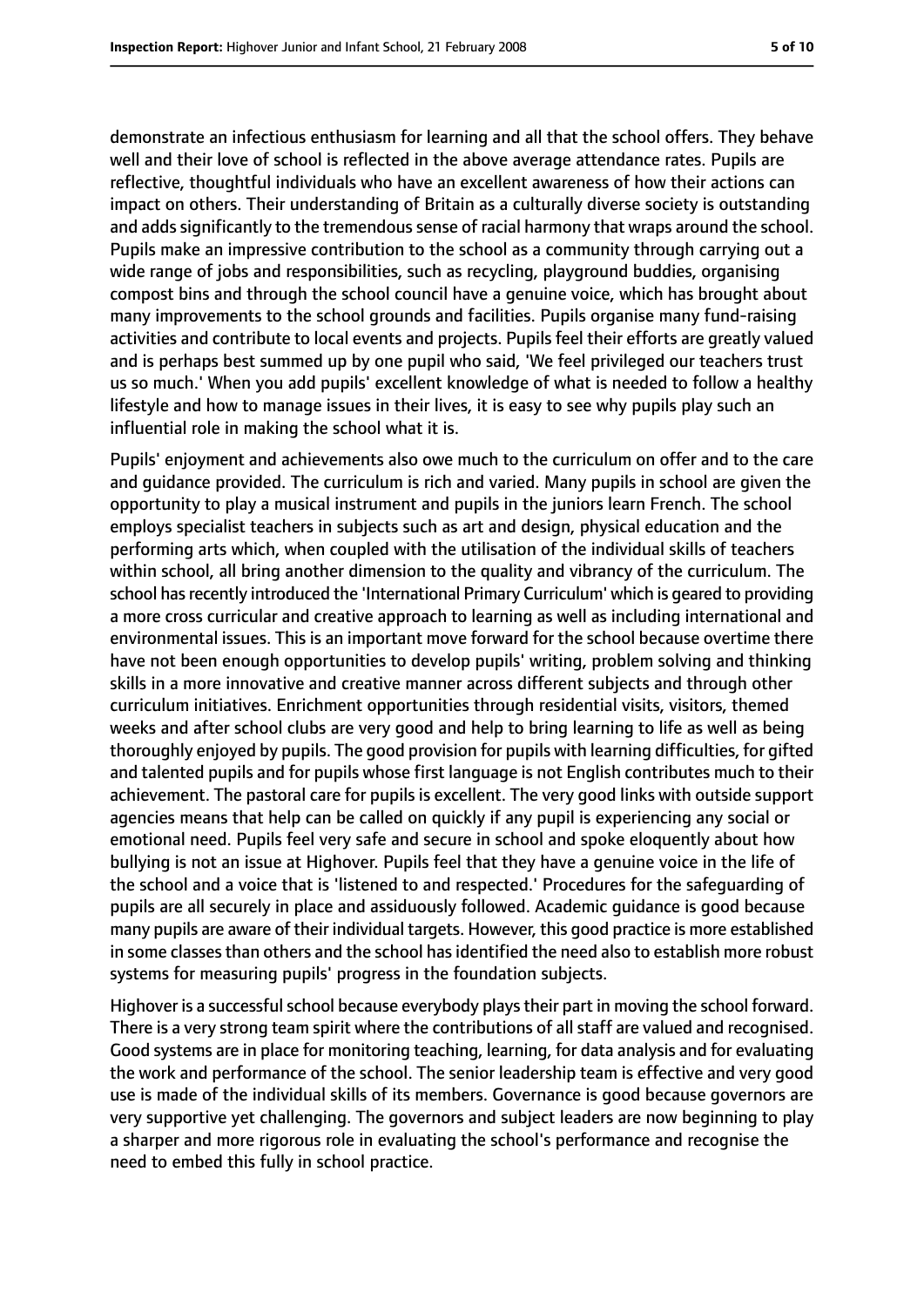# **Effectiveness of the Foundation Stage**

### **Grade: 2**

The provision in the Foundation Stage is good with some outstanding aspects. Pupils get off to a flying start in the Nursery and Reception classes because of the good and at times excellent teaching and the vibrant learning opportunities on offer. Adults work together very well. Increasingly a very good balance is being struck between adult led and child initiated learning activities. Assessment is ongoing and the information used well to guide and inform future teaching. Very good use is made of the outside accommodation. The staff recognise the need to provide as many structured role play opportunities as possible and to capitalise more on opportunities to extend pupils' speaking, listening and social skills, because these are often the weaker aspects of attainment when pupils start at the school. The accommodation is an attractive learning environment where pupils are keen and eager to learn and where they enjoy themselves fully and achieve well. Management of provision is good and there are very good links with parents and induction procedures to ensure that pupils settle quickly and confidently into school routines.

# **What the school should do to improve further**

- Ensure that the challenge for the more able pupils is consistently high to enable standards to rise even further.
- Embed the opportunities for pupils to enhance their writing, problem solving and creative thinking skills across different subjects and through innovative curriculum initiatives.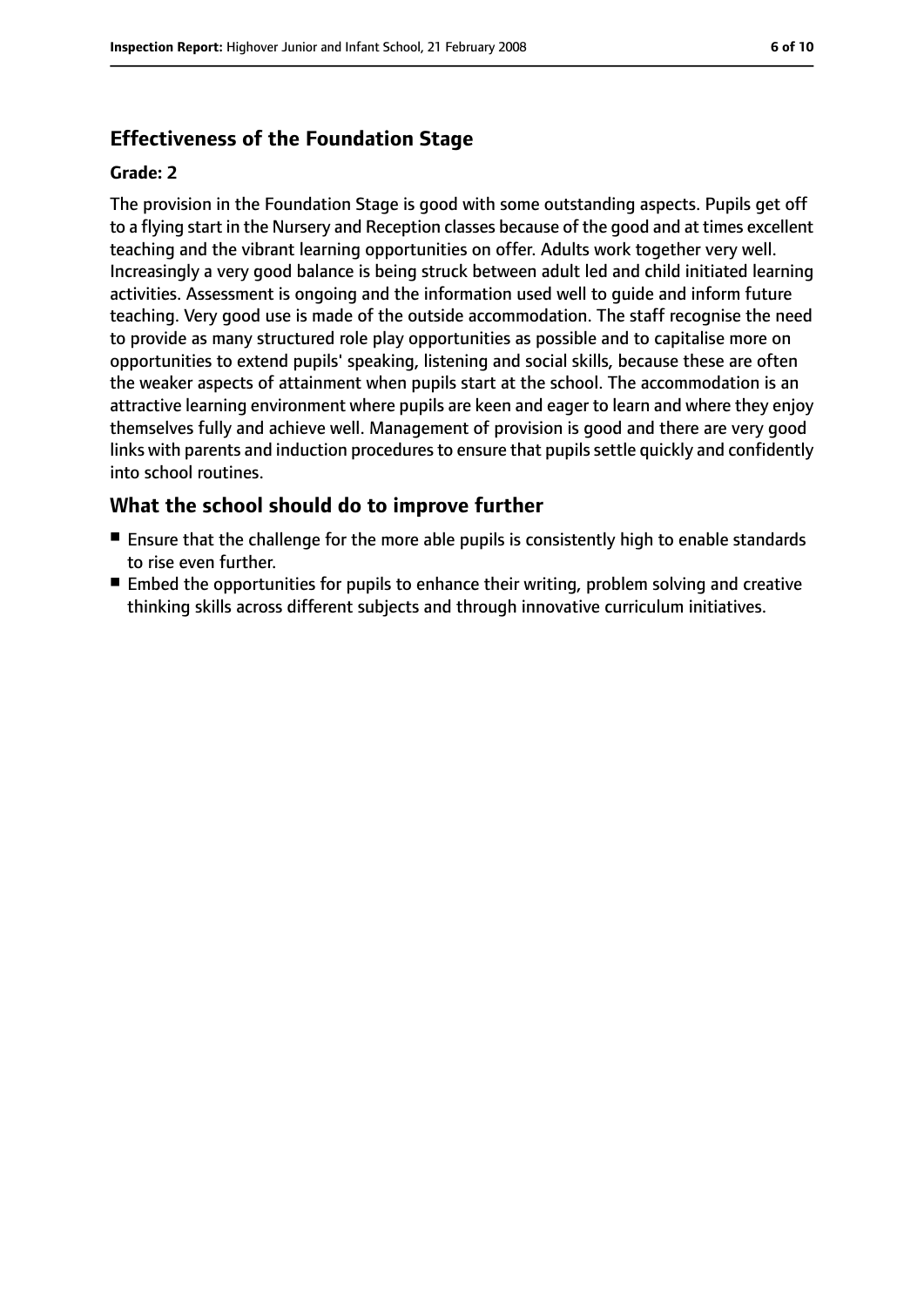**Any complaints about the inspection or the report should be made following the procedures set out in the guidance 'Complaints about school inspection', which is available from Ofsted's website: www.ofsted.gov.uk.**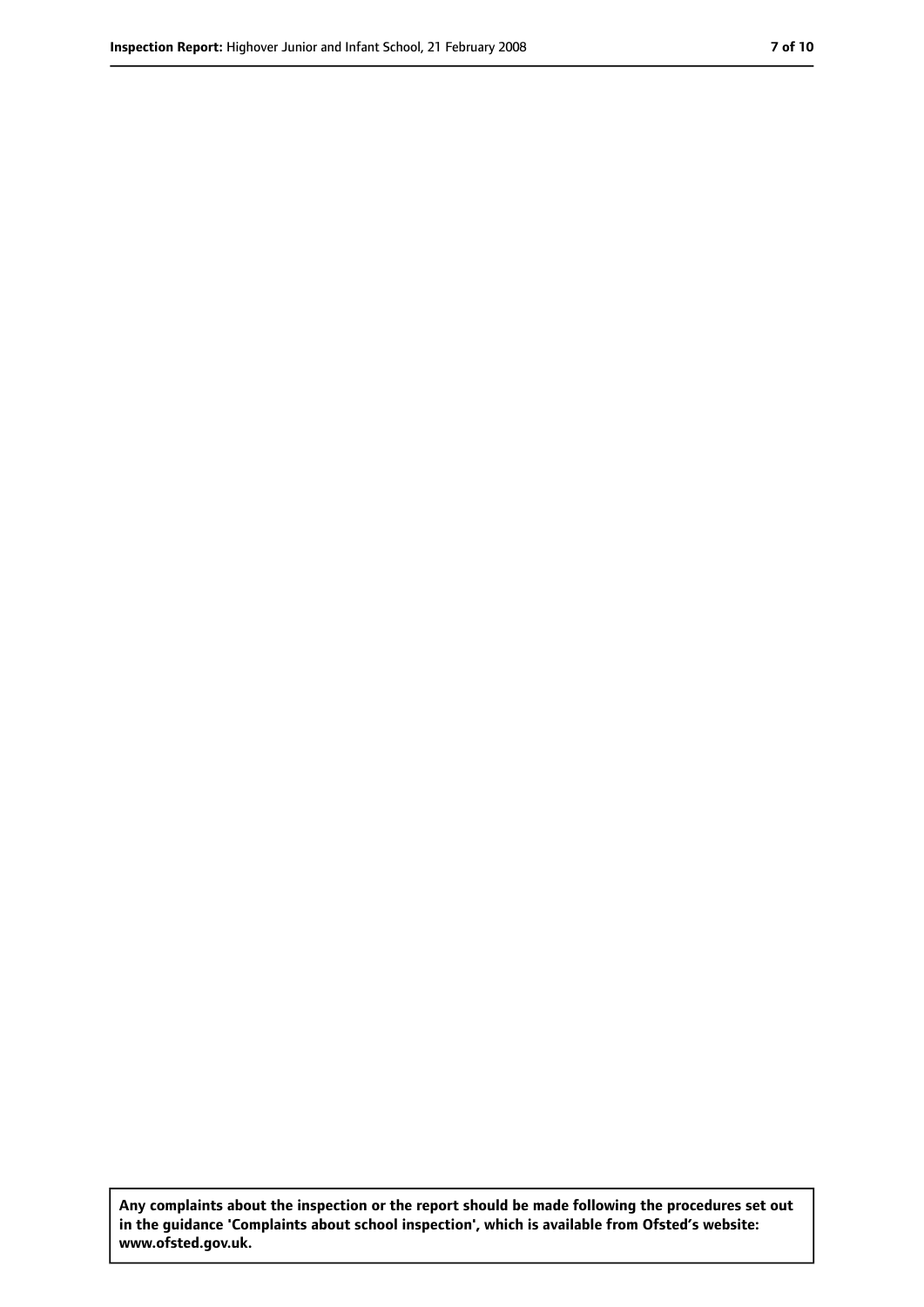# **Inspection judgements**

| $^{\backprime}$ Key to judgements: grade 1 is outstanding, grade 2 good, grade 3 satisfactory, and | School         |
|----------------------------------------------------------------------------------------------------|----------------|
| arade 4 inadequate                                                                                 | <b>Overall</b> |

# **Overall effectiveness**

| How effective, efficient and inclusive is the provision of education, integrated<br>care and any extended services in meeting the needs of learners? |     |
|------------------------------------------------------------------------------------------------------------------------------------------------------|-----|
| Effective steps have been taken to promote improvement since the last<br>inspection                                                                  | Yes |
| How well does the school work in partnership with others to promote learners'<br>well-being?                                                         |     |
| The effectiveness of the Foundation Stage                                                                                                            |     |
| The capacity to make any necessary improvements                                                                                                      |     |

## **Achievement and standards**

| How well do learners achieve?                                                                               |  |
|-------------------------------------------------------------------------------------------------------------|--|
| The standards <sup>1</sup> reached by learners                                                              |  |
| How well learners make progress, taking account of any significant variations between<br>groups of learners |  |
| How well learners with learning difficulties and disabilities make progress                                 |  |

# **Personal development and well-being**

| How good is the overall personal development and well-being of the<br>learners?                                  |  |
|------------------------------------------------------------------------------------------------------------------|--|
| The extent of learners' spiritual, moral, social and cultural development                                        |  |
| The extent to which learners adopt healthy lifestyles                                                            |  |
| The extent to which learners adopt safe practices                                                                |  |
| How well learners enjoy their education                                                                          |  |
| The attendance of learners                                                                                       |  |
| The behaviour of learners                                                                                        |  |
| The extent to which learners make a positive contribution to the community                                       |  |
| How well learners develop workplace and other skills that will contribute to<br>their future economic well-being |  |

# **The quality of provision**

| How effective are teaching and learning in meeting the full range of the<br>learners' needs?          |  |
|-------------------------------------------------------------------------------------------------------|--|
| How well do the curriculum and other activities meet the range of needs<br>and interests of learners? |  |
| How well are learners cared for, guided and supported?                                                |  |

 $^1$  Grade 1 - Exceptionally and consistently high; Grade 2 - Generally above average with none significantly below average; Grade 3 - Broadly average to below average; Grade 4 - Exceptionally low.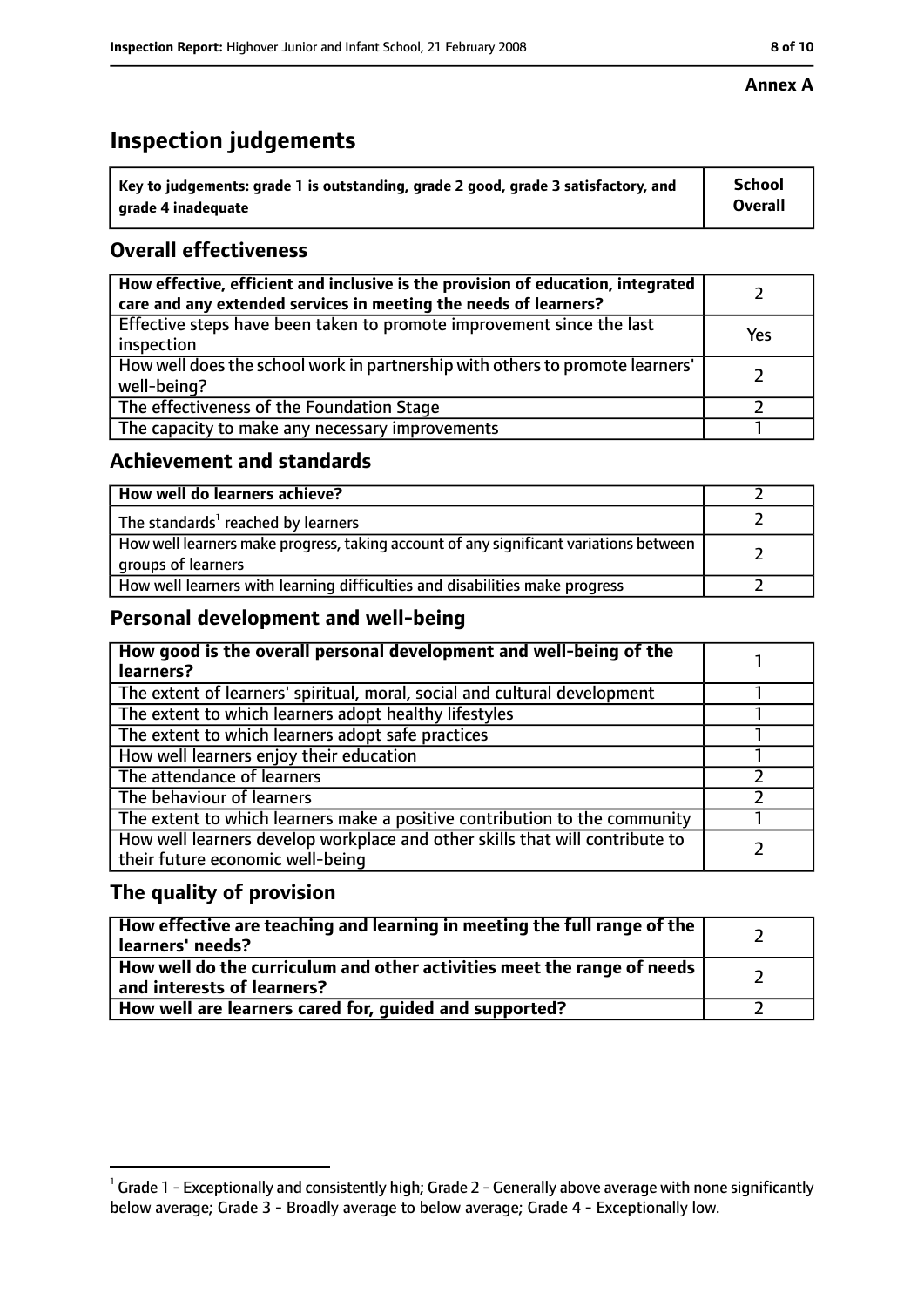# **Leadership and management**

| How effective are leadership and management in raising achievement<br>and supporting all learners?                                              |           |
|-------------------------------------------------------------------------------------------------------------------------------------------------|-----------|
| How effectively leaders and managers at all levels set clear direction leading<br>to improvement and promote high quality of care and education |           |
| How effectively leaders and managers use challenging targets to raise standards                                                                 |           |
| The effectiveness of the school's self-evaluation                                                                                               |           |
| How well equality of opportunity is promoted and discrimination tackled so<br>that all learners achieve as well as they can                     |           |
| How effectively and efficiently resources, including staff, are deployed to<br>achieve value for money                                          | 7         |
| The extent to which governors and other supervisory boards discharge their<br>responsibilities                                                  |           |
| Do procedures for safequarding learners meet current government<br>requirements?                                                                | Yes       |
| Does this school require special measures?                                                                                                      | <b>No</b> |
| Does this school require a notice to improve?                                                                                                   | No        |